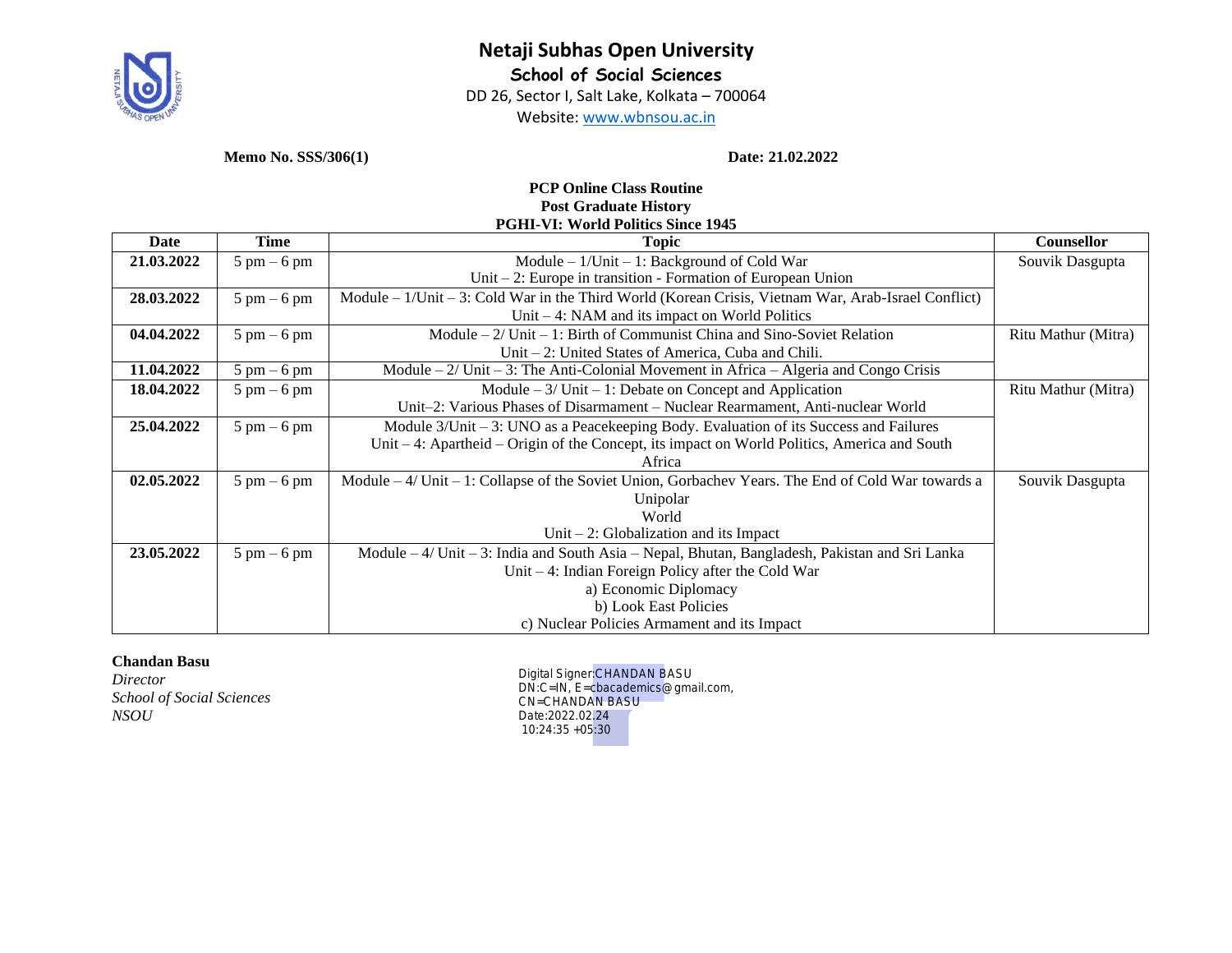

Website: [www.wbnsou.ac.in](http://www.wbnsou.ac.in/)

#### **PCP Online Class Routine Post Graduate History PGHI-I: History of India, 1526-1757**

| Date       | Time                          | <b>Topic</b>                                                                                      | Counsellor          |
|------------|-------------------------------|---------------------------------------------------------------------------------------------------|---------------------|
| 21.03.2022 | $8 \text{ pm} - 9 \text{ pm}$ | $Module - 1$                                                                                      | Ritu Mathur (Mitra) |
|            |                               | Unit $-1$ : The formation of the Mughal Empire                                                    |                     |
|            |                               | Unit $-2$ : Process of Mughal expansion                                                           |                     |
| 28.03.2022 | $8 \text{ pm} - 9 \text{ pm}$ | $Module - 1$                                                                                      |                     |
|            |                               | Unit $-3$ : The nature of Mughal absolutism                                                       |                     |
|            |                               | Unit $-4$ : The emperor and the ruling class                                                      |                     |
| 04.04.2022 | $8 \text{ pm} - 9 \text{ pm}$ | $Module - 2$                                                                                      | Ritu Mathur (Mitra) |
|            |                               | Unit $-1$ : The Crisis of the Mughal Absolutism                                                   |                     |
|            |                               | Unit $-2$ : The Jagirdari Crisis                                                                  |                     |
| 11.04.2022 | $8 \text{ pm} - 9 \text{ pm}$ | $Module - 2$                                                                                      |                     |
|            |                               | Unit $-3$ : The Mughal Society and Economy                                                        |                     |
|            |                               | Unit $-4$ : The Mughal Urbanization                                                               |                     |
| 18.04.2022 | $8 \text{ pm} - 9 \text{ pm}$ | Module $-3$                                                                                       | Prasenjit Mukherjee |
|            |                               | Unit $-1$ : The Decline of the Mughal Empire                                                      |                     |
|            |                               | Unit $-2$ : The Rise of the Regional Powers                                                       |                     |
| 25.04.2022 | $8 \text{ pm} - 9 \text{ pm}$ | Module $-3$                                                                                       |                     |
|            |                               | Unit $-3$ : The Foreign Invasion                                                                  |                     |
|            |                               | Unit $-4$ : Historiography of the Mughal Decline                                                  |                     |
| 02.05.2022 | $8 \text{ pm} - 9 \text{ pm}$ | $Module - 4$                                                                                      | Prasenjit Mukherjee |
|            |                               | Unit $-1$ : The Expanding English Presence in 18th Century India and the Structure of the India's |                     |
|            |                               | <b>International Economy</b>                                                                      |                     |
|            |                               | Unit $-2$ : The Company and the Indian Traders                                                    |                     |
| 23.05.2022 | $8 \text{ pm} - 9 \text{ pm}$ | Module $-4$                                                                                       |                     |
|            |                               | Unit $-3$ : The Background of the Battle of Plassey and the Anglo-French Conflict                 |                     |

#### **Chandan Basu**

*Director School of Social Sciences NSOU*

Digital Signer:CHANDAN BASU DN:C=IN, E=cbacademics@gmail.com, CN=CHANDAN BASU Date:2022.02.24 10:25:45 +05:30

**Memo No. SSS/306(2) Date: 21.02.2022**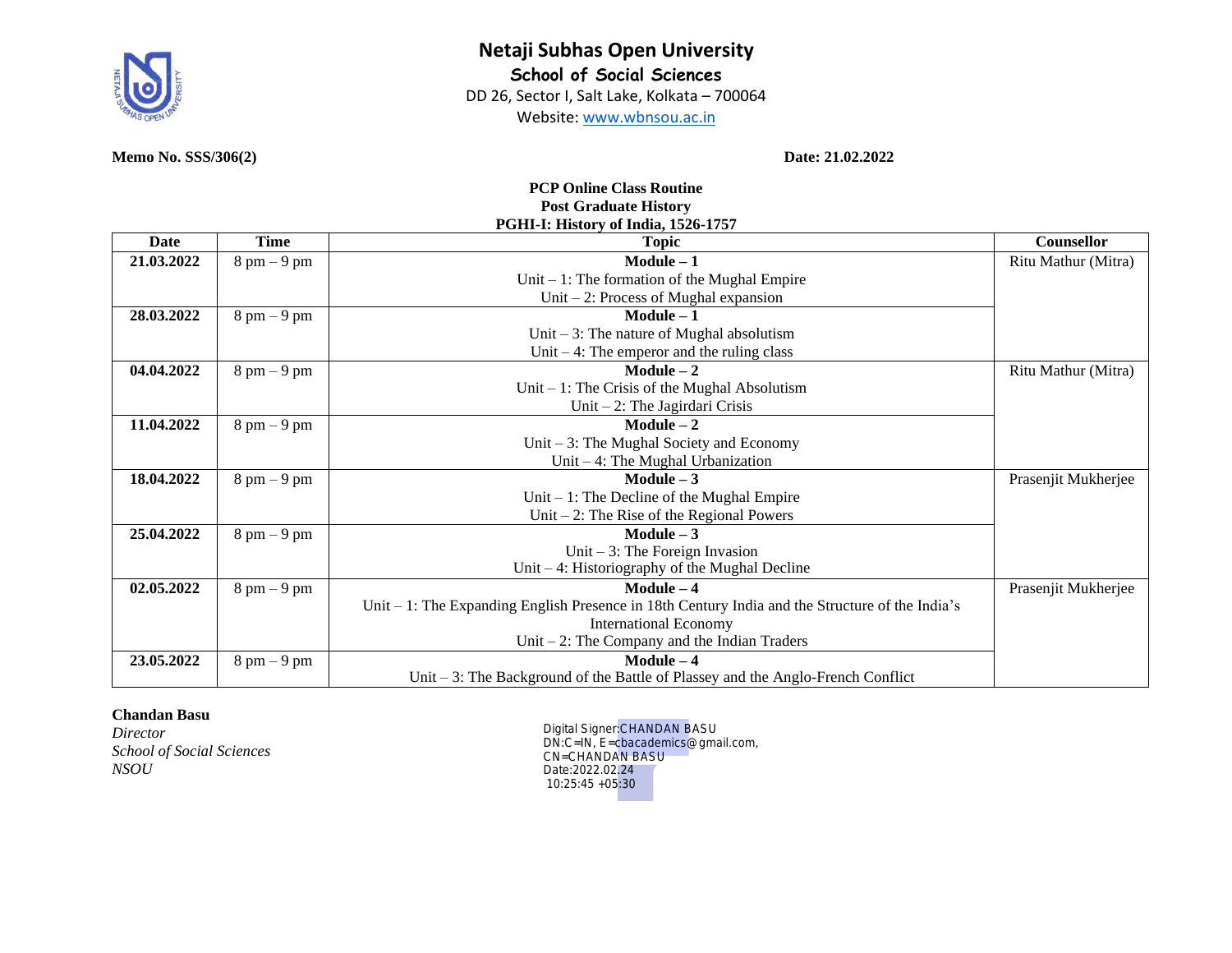

# **Netaji Subhas Open University School of Social Sciences**

DD 26, Sector I, Salt Lake, Kolkata – 700064

Website: [www.wbnsou.ac.in](http://www.wbnsou.ac.in/)

# **PCP Online Class Routine Post Graduate History PGHI-II: History of India, 1757-1885**

| Date       | Time                          | <b>Topic</b>                                                                                     | Counsellor          |
|------------|-------------------------------|--------------------------------------------------------------------------------------------------|---------------------|
| 17.03.2022 | $5 \text{ pm} - 6 \text{ pm}$ | Module $-1$ /Unit $-1$ : Political System in the Second Half of the 18th Century                 | Anuradha Ghose      |
|            |                               | Unit – 2: Consolidation of the British Power in Bengal $(1757 - 1772)$                           |                     |
| 24.03.2022 | $5 \text{ pm} - 6 \text{ pm}$ | Module $1$ /Unit – 3: Company's Territorial Expansion in Western and Southern India              |                     |
|            |                               | Unit $-4$ : Early Resistance to the British Colonial Rule; the Revolt of 1857                    |                     |
| 31.03.2022 | $5 \text{ pm} - 6 \text{ pm}$ | $Module - 2/Unit - 1$ : Land Revenue Settlements                                                 | Anuradha Ghose      |
|            |                               | Unit $-2$ : Peasant and Tribal Movements with reference to Indigo Uprising, Pabna Revolt, Deccan |                     |
|            |                               | Riots, Santhal and Munda Revolts.                                                                |                     |
| 07.04.2022 | $5 \text{ pm} - 6 \text{ pm}$ | Module $-2$ / Unit $-3$ : Drain of Wealth; Deindustrialization and Deindustrialization Debate    |                     |
|            |                               | Unit $-4$ : Railways and the Indian Economy; Development of Modern Industries                    |                     |
| 21.04.2022 | $5 \text{ pm} - 6 \text{ pm}$ | Module 3/Unit - 1: Early Attitudes towards India - Utilitarianism, Evangelicalism, Orientalism   | Ritu Mathur (Mitra) |
|            |                               | Unit $-2$ : Westernization and Indian Response                                                   |                     |
| 28.04.2022 | $5 \text{ pm} - 6 \text{ pm}$ | Module $3/$ Unit $-3$ : Reorganization of Colonial State after 1857                              |                     |
|            |                               | Unit $-4$ : State and Social Reform                                                              |                     |
| 05.05.2022 | $5 \text{ pm} - 6 \text{ pm}$ | Module $4/$ Unit $-1$ : Social Background of Modern Nationalism in India                         | Ritu Mathur (Mitra) |
|            |                               | Unit $-2$ : The Growth of Public Sphere $-$ the Press, Art and Literature                        |                     |
| 12.05.2022 | $5 \text{ pm} - 6 \text{ pm}$ | Module $4$ /Unit – 3: Liberalism and Nationalism – the Economic Critique of British Rule         |                     |
|            |                               | Unit $-4$ : Provincial Politics and the Pre-Congress Era                                         |                     |

# **Chandan Basu**

*Director School of Social Sciences NSOU*

Digital Signer:CHANDAN BASU DN:C=IN, E=cbacademics@gmail.com, CN=CHANDAN BASU Date:2022.02.24 10:26:10 +05:30

### **Memo No. SSS/306(3) Date: 21.02.2022**